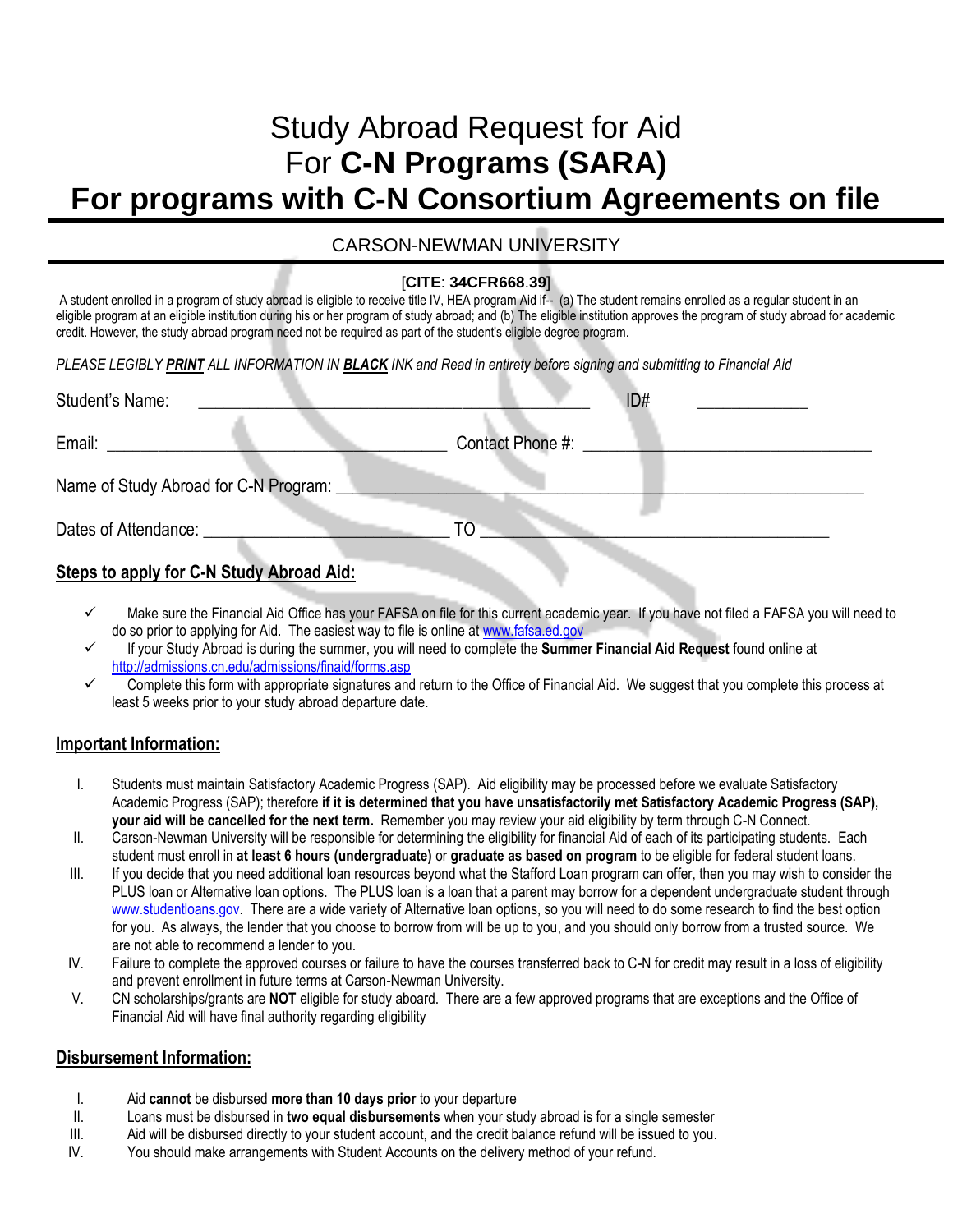| You should consider appointing a financial power of attorney that will be able to deposit your refund. |  |
|--------------------------------------------------------------------------------------------------------|--|
|--------------------------------------------------------------------------------------------------------|--|

#### **Certification Statements**:

- 1. I certify that I understand the "Terms & Conditions of Financial Aid Awards" and the provisions contained therein, and that failure to complete the courses listed below may result in being required to return funds to appropriate accounts.
- 2. I understand that if I am awarded Federal and/or State financial aid, these funds will be credited directly to my C-N Student Account.
- 3. I authorize C-N to release information requested by the U.S. Department of Education, state agencies, scholarship donors, scholarship selection committees, and other C-N departments as needed.
- 4. I understand that by signing this application it is my responsibility to ensure that the credits are received by the Carson-Newman Registrar in a timely fashion upon completion of my study abroad.
- 5. I understand that it is my responsibility to check my account via C-N Connect and to notify Financial Aid of any loan changes I wish to make within 14 days of disbursement.

| <b>Sian</b><br>ature: | шm<br>Date<br>"<br>- 11<br>__ |  |
|-----------------------|-------------------------------|--|
|-----------------------|-------------------------------|--|

# **To be completed by academic dean or advisor:**

| In order to determine eligibility for aid,<br>please provide the following cost<br>information on the program<br><b>Cost of Attendance:</b> |              | Please list the names of the courses you are approving the student to enroll in for credit as a<br>regular student below: |                                                                                                                                                                                                                                |            |  |
|---------------------------------------------------------------------------------------------------------------------------------------------|--------------|---------------------------------------------------------------------------------------------------------------------------|--------------------------------------------------------------------------------------------------------------------------------------------------------------------------------------------------------------------------------|------------|--|
|                                                                                                                                             |              |                                                                                                                           | Course # Course Title                                                                                                                                                                                                          | $#$ Hours: |  |
| Tuition & Fees:                                                                                                                             | $\mathbb{S}$ |                                                                                                                           |                                                                                                                                                                                                                                |            |  |
| Room and Board:                                                                                                                             | $\mathbb{S}$ |                                                                                                                           |                                                                                                                                                                                                                                |            |  |
| Travel Allowance:                                                                                                                           | $\mathbb{S}$ |                                                                                                                           | Total credit hours this term:                                                                                                                                                                                                  |            |  |
| Special Fees:<br>(please describe)                                                                                                          | $\sim$       |                                                                                                                           | Name of Approved Consortium on File at C-N to participate in this                                                                                                                                                              |            |  |
| Total:                                                                                                                                      |              |                                                                                                                           | program: exploration of the contract of the contract of the contract of the contract of the contract of the contract of the contract of the contract of the contract of the contract of the contract of the contract of the co |            |  |

I attest that these costs are true and correct to the best of my ability as these costs will be used in establishing the student's eligibility for Federal Aid. I have approved the student to take the courses above for credit. By signing below, I certify that the student will still be enrolled as a regular student in a degree seeking program at Carson-Newman University and that the course(s) listed above will be approved for credit when they are received by Carson-Newman University Registrar's Office.

Signature: \_\_\_\_\_\_\_\_\_\_\_\_\_\_\_\_\_\_\_\_\_\_\_\_\_\_\_\_\_\_\_\_\_\_\_\_\_\_\_\_\_\_\_\_\_\_\_\_\_\_\_\_\_ Name: \_\_\_\_\_\_\_\_\_\_\_\_\_\_\_\_\_\_\_\_\_\_\_\_\_\_\_\_\_\_\_\_\_\_\_\_\_\_\_\_\_

Department: \_\_\_\_\_\_\_\_\_\_\_\_\_\_\_\_\_\_\_\_\_\_\_\_\_\_\_\_\_\_\_\_\_\_\_\_\_\_\_\_\_\_\_\_\_\_\_\_\_\_\_\_ Date:\_\_\_\_\_\_\_\_\_\_\_\_\_\_\_\_\_\_\_\_\_\_\_\_\_\_\_\_\_\_\_\_\_\_\_\_\_\_\_\_\_\_\_

## **FINANCIAL AID OFFICE USE ONLY**